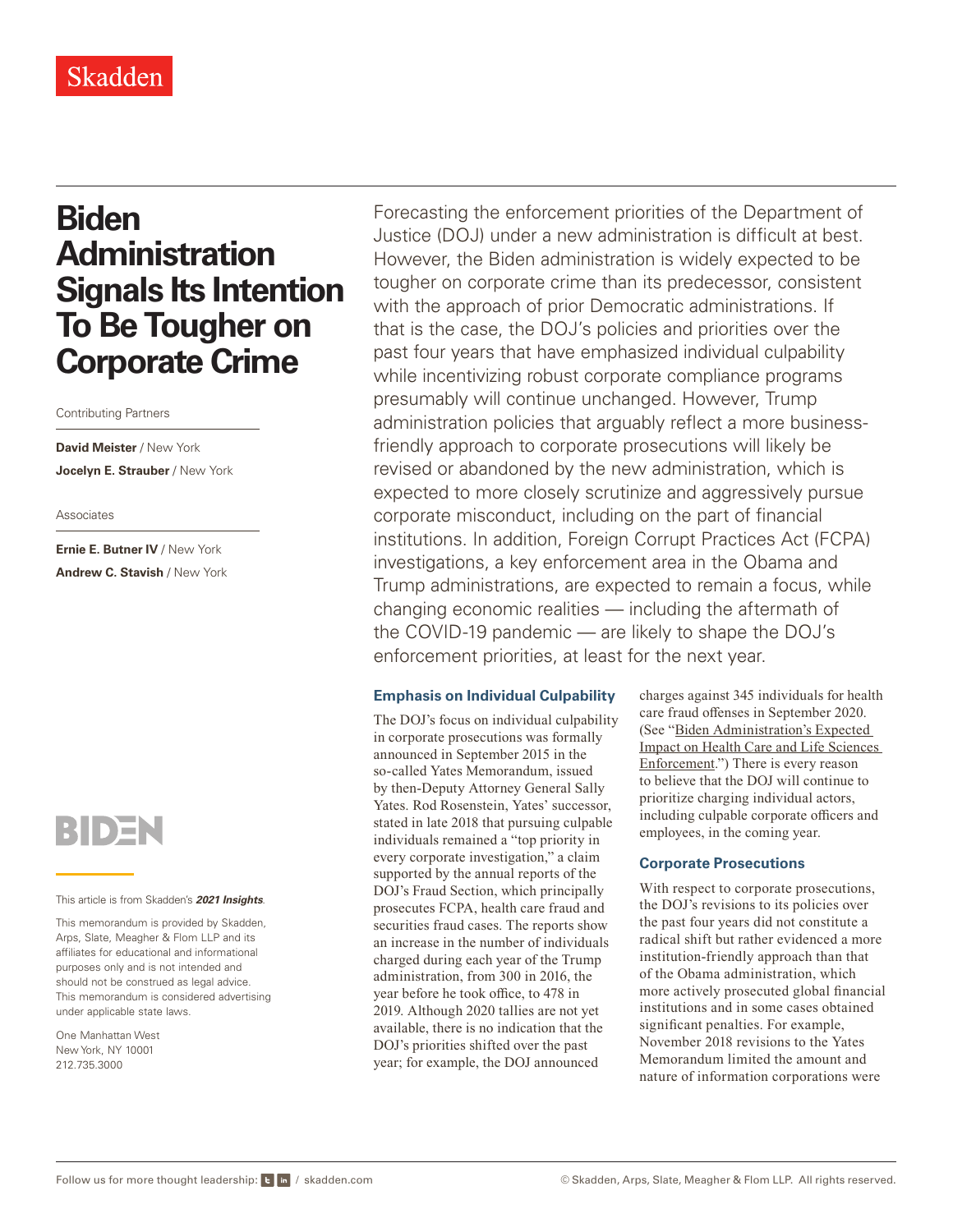required to provide about culpable individuals involved in misconduct in order to receive cooperation credit. A company unable to identify all relevant individuals or provide complete factual information could still obtain cooperation credit if it acted in good faith. A May 2018 policy against "piling on" sought to limit multiagency investigations and fines levied on a company for the same underlying misconduct and directed DOJ prosecutors to consider fines and penalties paid to other enforcement authorities — including foreign authorities — in determining an appropriate penalty. An October 2018 policy concerning the selection of monitors strongly suggested that the DOJ had begun to narrow the set of circumstances requiring a monitor and to limit the role of appointed monitors, particularly with respect to corporate entities with substantial compliance programs and internal controls that appeared sufficient to prevent and remediate misconduct. Recent resolutions of investigations of FCPA and federal fraud statute violations resulting in significant financial penalties did not involve the imposition of monitors, and some of the DOJ's public statements made clear that, in light of companies' enhancements to their compliance programs and internal controls, as well as heightened reporting requirements, monitors were deemed unnecessary.

While the above-referenced revisions to its policies leave the DOJ with substantial flexibility to grant or decline cooperation credit, require a monitor and define its role, and impose appropriate penalties in multiagency investigations, financial institutions and other companies should expect the new department leadership under Attorney General nominee Merrick Garland to closely review these policies and potentially revise them. In light of the new administration's anticipated approach to corporate enforcement, the DOJ may choose to increase the demands on cooperating institutions in providing information about potentially culpable individuals and with regard to requiring monitors with a broad mandate and greater frequency.

The DOJ also may deem more substantial penalties to be warranted in multiagency (and multinational) investigations.

# **Self-Reporting, Cooperating and Remediating**

Relatedly, the DOJ issued and clarified policies over the past four years that increased incentives for corporations to voluntarily self-report, fully cooperate and timely remediate. In late 2017, the DOJ updated and codified its April 2016 pilot program, applicable to FCPA investigations, providing a presumption that the DOJ will decline to prosecute any company that takes these steps. Where an enforcement action is warranted despite voluntary self-disclosure — *e.g*., for pervasive misconduct, executive management involvement or significant resulting profits — the DOJ committed to recommend a 50% reduction in the otherwise applicable fine and generally not to require the appointment of a monitor if the company has an effective compliance program. In early 2018, the DOJ clarified that this policy would serve as nonbinding guidance for all criminal cases. In 2019, the DOJ announced further changes to the policy, relaxing to some extent the requirements that a company must meet in order to receive cooperation credit. The DOJ has highlighted declinations and resolutions consistent with these policies over the past four years, and the Securities and Exchange Commission (SEC) and Commodity Futures Trading Commission (CFTC) similarly have emphasized the benefits of full cooperation, including declinations, indicating that these agencies may have relied increasingly on self-disclosure over the past four years as a way to efficiently settle enforcement actions.

In the Biden administration, the DOJ, SEC and CFTC, whether acting alone or in coordination, are likely to take a more aggressive enforcement approach toward major banks and corporations and to devote additional resources to the initiation and pursuit of investigations, complementing the voluntary self-disclosure and cooperation policies that are currently in place.

# **Compliance Programs**

Other Trump-era DOJ policies — issued in February 2017, April 2019 and June 2020 encouraged companies to develop more robust compliance programs. These policies sought to provide enhanced transparency with respect to the DOJ's expectations and evaluation of such programs — a key factor in its determination of whether to prosecute a business organization, the form of any resolution and the amount of any monetary penalty — and to give companies an incentive and opportunity to improve their programs before otherwise seeking aggressive or outsized corporate penalties. Each iteration of the compliancerelated guidance arguably raised the bar with respect to the DOJ's expectations of corporate compliance programs. Most recently, in its June 2020 update to its guidance, "Evaluation of Corporate Compliance Programs," the DOJ strongly encouraged prosecutors to assess the efficacy of compliance regimes by considering whether companies have identified and directed their resources to the highest risk areas, tested the effectiveness of their systems by timely and effectively monitoring relevant data sources, and continuously revised and improved their systems in light of "lessons learned." This guidance seems likely to remain in place. In anticipation of a new administration that may redouble its corporate enforcement efforts, companies would do well to familiarize themselves with this guidance, assess their compliance programs in light of it and make any necessary improvements.

# **Enforcement Priorities**



**COVID-19** 

With respect to substantive enforcement priorities, the DOJ is expected to continue to pursue FCPA investigations in the coming year, the source of some of the largest

criminal penalties assessed by the DOJ during the Trump administration and, as noted above, a priority of the Obama administration as well. The DOJ almost certainly will continue to police pandemic-related fraud, which it has aggressively pursued since March 2020. Prosecutions arising out of this effort include